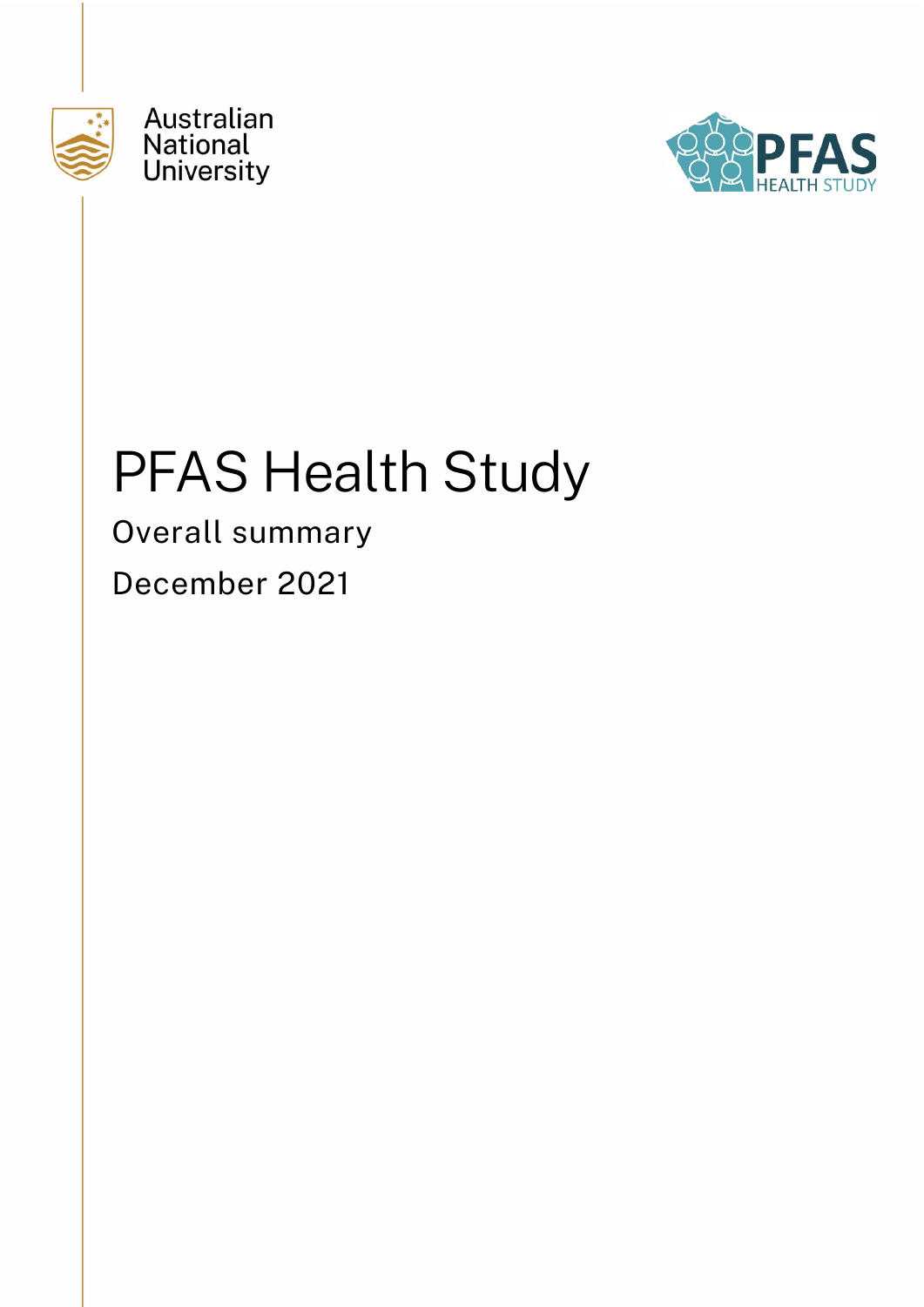## Introduction

The Per- and Polyfluorinated Alkyl Substances (PFAS) Health Study investigated potential health effects of PFAS in three Australian communities with known environmental contamination (PFAS Management Areas): Katherine in the Northern Territory (NT), Oakey in Queensland (Qld) and Williamtown in New South Wales (NSW). These three sites were chosen because of the extent of PFAS contamination arising from historical use of aqueous film forming foams on Defence bases, along with well-understood exposure pathways. The Australian Government Department of Health commissioned the Australian National University (ANU) to conduct the PFAS Health Study between 2016 and 2021.

The PFAS Health Study started with a systematic review of the available scientific and health literature to identify potential health effects related to exposure to PFAS chemicals. Of the 148 health outcomes investigated, the review found sufficient evidence of an association between two PFAS chemicals—perfluorooctane sulfonic acid (PFOS) and perfluorooctanoic acid (PFOA)—and elevated blood cholesterol. The systematic review also found limited evidence of an association between exposure to PFAS chemicals and impacts on kidney health (high blood uric acid concentration, impaired glomerular filtration rate, chronic kidney disease), two specific cancers (kidney cancer and testicular cancer) and impacts on responses to specific vaccines (diphtheria and rubella).

The PFAS Health Study was conducted in four parts: (1) focus group discussions; (2) blood testing of PFAS concentrations in serum and biochemical markers of health; (3) a survey of PFAS exposure history and self-reported health status; and (4) data linkages to examine perinatal outcomes, childhood development, and cancer and cause-specific mortality outcomes. The blood testing, survey and data linkage elements involved people from PFAS Management Areas as well as, for comparison, people who had lived in similar areas in Australia that were not known to have environmental PFAS contamination. The focus group discussions, blood testing, and survey involved groups of individuals who agreed to participate, whereas the data linkage study used data records available for the PFAS Management Areas.

Overall, there was clear evidence of elevated blood serum concentrations of PFAS in residents and workers in the three PFAS-affected communities, and of increased psychological distress in the three exposed communities. The evidence for other adverse health outcomes was generally limited. For the majority of the health outcomes we studied, our findings were consistent with previous studies that have not conclusively identified causative links between PFAS and health outcomes. We did identify an association between higher PFAS blood levels and elevated serum cholesterol concentrations, which was consistent with evidence in the systematic review.

The findings of the PFAS Health Study are presented in four separate reports:

- *Component one: Oakey, Williamtown and Katherine Focus Groups Study*
- *Component two: Blood serum study of PFAS exposure, related risk factors and biochemical markers of health*
- *Component three: Cross-sectional survey of self-reported physical and mental health outcomes and associations with blood serum PFAS*
- *Component four: Data linkage study of health outcomes associated with living in PFAS exposure areas*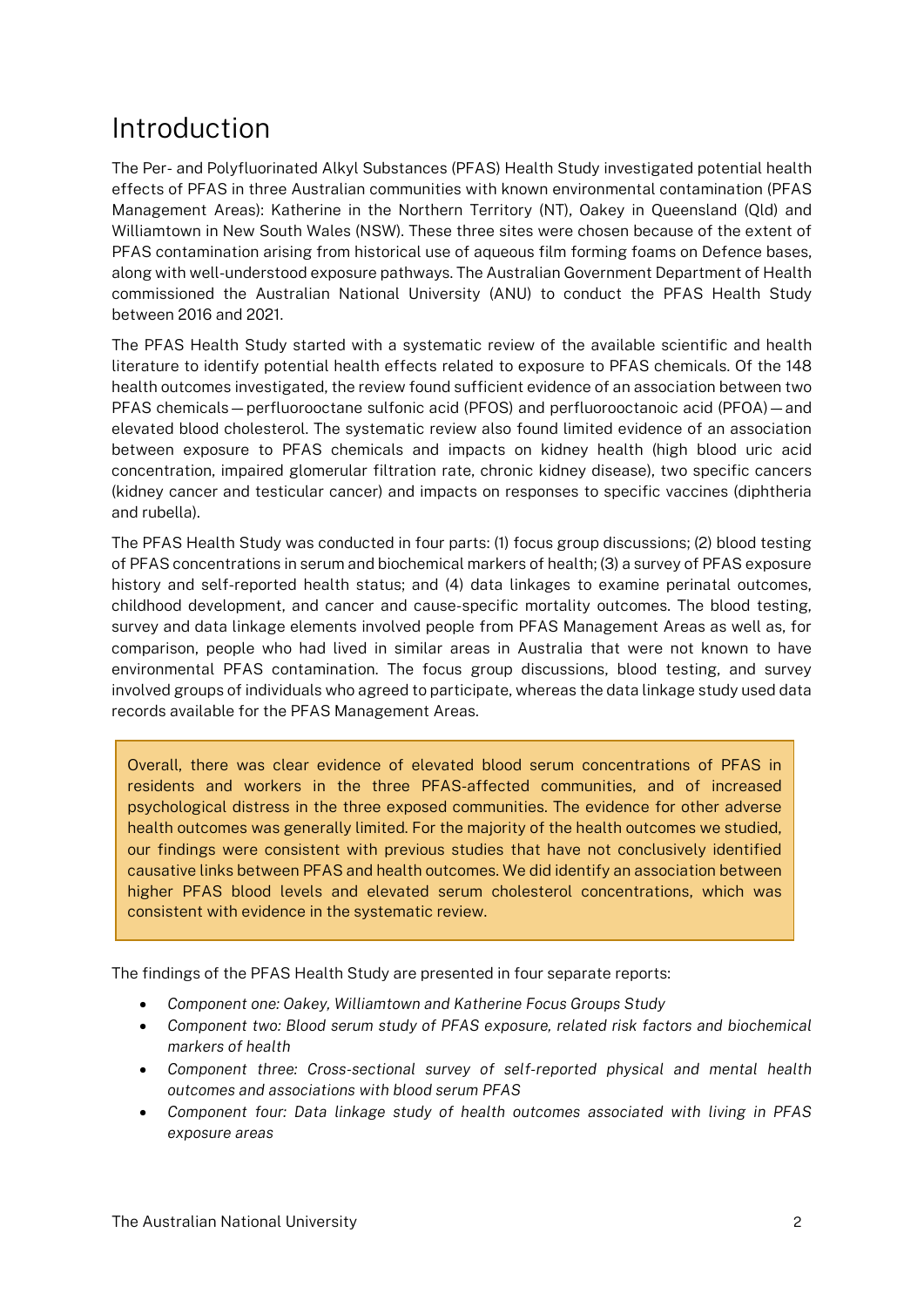In this summary, we outline the key findings and overall conclusions from the PFAS Health Study. Further detail on how these studies were conducted can be found at: [https://rsph.anu.edu.au/research/projects/pfas-health-study.](https://rsph.anu.edu.au/research/projects/pfas-health-study)

# Main findings

#### Component one: Oakey, Williamtown and Katherine Focus Groups Study

The PFAS Health Study team conducted a series of focus group discussions in Katherine, Oakey and Williamtown in 2018. The Study aimed to understand participants' views and experiences of PFAS contamination in their local area, focusing on their health concerns. In total, 180 participants contributed to the Study, including 69 participants from Aboriginal communities in Katherine. Participants were concerned about the potential health risks from exposure to PFAS, particularly for their families and children. Participants were worried about cancers and aggravation of existing health conditions. Many participants discussed the psychological stress and anxiety they experienced as a result of living in an area with PFAS contamination, along with the associated uncertainty about health and financial implications. Many referred to feeling "trapped" or "stuck". Participants indicated that they would like greater transparency and support in their interactions with government representatives. The focus group discussions contributed to the development of a questionnaire for the Cross-sectional Survey, including questions on psychological stress and social support. The Focus Group Study captured the changing experiences and emotions of those living and working in these towns. The report for this Study was published in March 2019.

#### Component two: Blood serum study of PFAS exposure, related risk factors and biochemical markers of health

The Blood Serum Study examined whether 2,587 people living or working in Katherine, Oakey and Williamtown had higher blood concentrations of PFAS compared to 702 people living in three comparison communities without known environmental contamination. The comparison communities—Alice Springs, NT, Dalby, Qld, and Kiama and Shellharbour, NSW—were chosen because they had similar profiles to the exposed communities in terms of socioeconomic status, remoteness and the proportion of residents who identified as an Aboriginal and/or Torres Strait Islander person. We measured the levels of nine different types of PFAS in blood serum along with biochemical markers of health. The chemicals PFOS, perfluorohexane sulfonic acid (PFHxS) and PFOA were detected in more than 80% of blood samples in each community and only these were included in further analyses in this study. PFOS and PFHxS were the main active ingredients of the firefighting foams that contaminated the environment of the exposed communities.

Geometric mean (a type of average) blood serum PFAS concentrations were higher in residents of PFAS Management Areas than in residents of comparison communities, except for PFOA where concentrations were similar. In the three PFAS Management Areas, the geometric mean concentration of PFOS in blood samples ranged from 4.9 to 6.6 nanograms per millilitre (ng/mL), while for PFHxS the mean values ranged from 2.9 to 3.7 ng/mL, and for PFOA they ranged from 1.3 to 1.8 ng/mL. Across the comparison communities, the geometric means of serum PFAS concentrations ranged from 2.5 to 3.3 ng/mL for PFOS, from 0.7 to 1.2 ng/mL for PFHxS and from 1.2 to 1.4 ng/mL for PFOA. Between 48% and 55% of participants from PFAS Management Areas had elevated blood concentrations of PFHxS, and between 29% and 42% of participants had elevated PFOS concentrations. Consuming bore water or certain locally grown foods at least weekly, longer residence in an exposed community and occupational exposure to firefighting foams were associated with elevated blood concentrations of PFOS and PFHxS. Study participants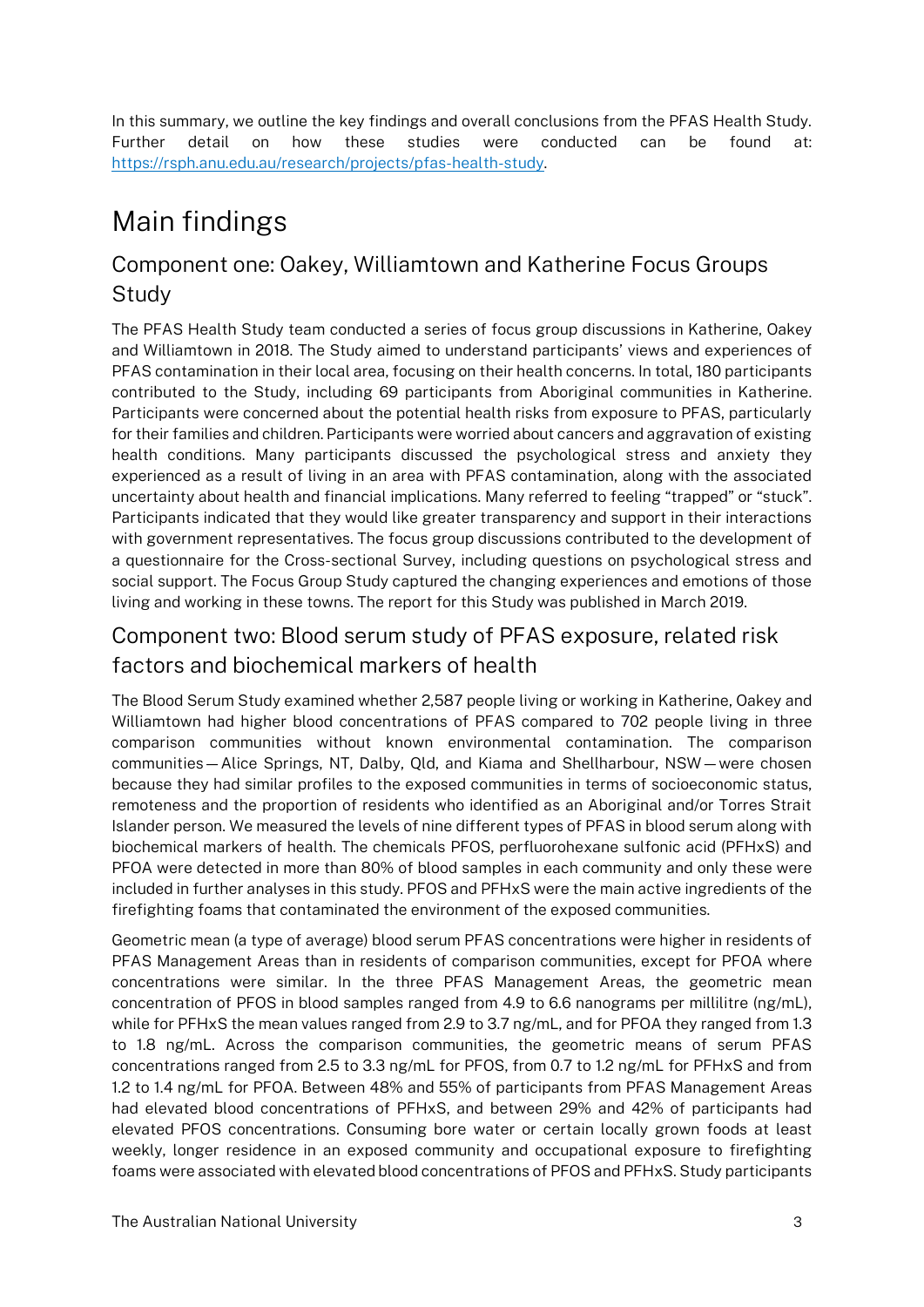from PFAS Management Areas reported reducing their use of bore water and local produce once they were alerted to the contamination.

Overall, there was little association between PFAS and biochemical markers of disease risk, however, higher PFAS blood serum concentrations were associated with a higher prevalence of elevated total cholesterol in participants from Williamtown, and higher prevalence of elevated uric acid (a marker of kidney function) in participants from Williamtown and Katherine. However, it is important to note that differences were small and unlikely to be relevant to health.

Recruitment of participants in this blood serum study was through self-selection meaning that the blood concentrations may not be representative of everyone who lived or worked in the PFAS Management Areas.

#### Component three: Cross-sectional survey of self-reported physical and mental health outcomes and associations with blood serum PFAS

The Cross-sectional Survey investigated the exposure history, physical health, and mental health of 917 people living or working in the three PFAS Management Areas and a total of 801 people living in the three comparison communities. Participants reported whether they had ever been diagnosed with any of 32 health conditions, fertility problems, whether they had started menopause, mental health symptoms, and their concerns about living or working in PFAS Management Areas. We compared the prevalence of self-reported health outcomes, including those relating to psychological distress, between exposed and comparison communities. We quantified the association between self-reported health outcomes and blood serum concentrations of PFOS, PFOA, and PFHxS.

Survey participants from PFAS Management Areas reported a higher prevalence of a range of health conditions compared to participants from comparison communities; however, results should be interpreted with caution because the survey represents only a cross-section of people at a point in time who chose to participate in the survey. Additionally, participants reported on their health status and we did not validate disease occurrence using medical records. PFAS levels were measured after disease had already occurred.

Compared to participants from Alice Springs, a higher proportion of Katherine participants reported cancer and liver disease, while Williamtown participants reported a higher prevalence of rheumatoid arthritis, hypercholesterolaemia (high blood cholesterol), type II diabetes, and fertility problems than Kiama and Shellharbour participants. We were unable to make reliable comparisons regarding self-reported health outcomes between participants from Oakey and Dalby due to the smaller number of participants. Importantly, PFAS concentrations in blood serum were not associated with higher prevalence of most self-reported health conditions. In some exposed communities, we observed higher prevalence of self-reported gout, hypercholesterolaemia, and hypothyroidism (lowered thyroid activity) with higher blood serum concentrations of PFOA, which was not elevated in the blood serum of people in exposed communities compared to the comparison communities.

Participants from PFAS Management Areas reported higher levels of psychological distress than those of comparison communities. Psychological distress was highest among participants who were occupationally exposed to firefighting foam, among participants who used bore water on their properties, and among participants who were concerned about their health. Overall, one in three participants in PFAS Management Areas reported being 'very' or 'extremely' concerned about their health and one in five reported being 'very' or 'extremely' concerned about their mental health.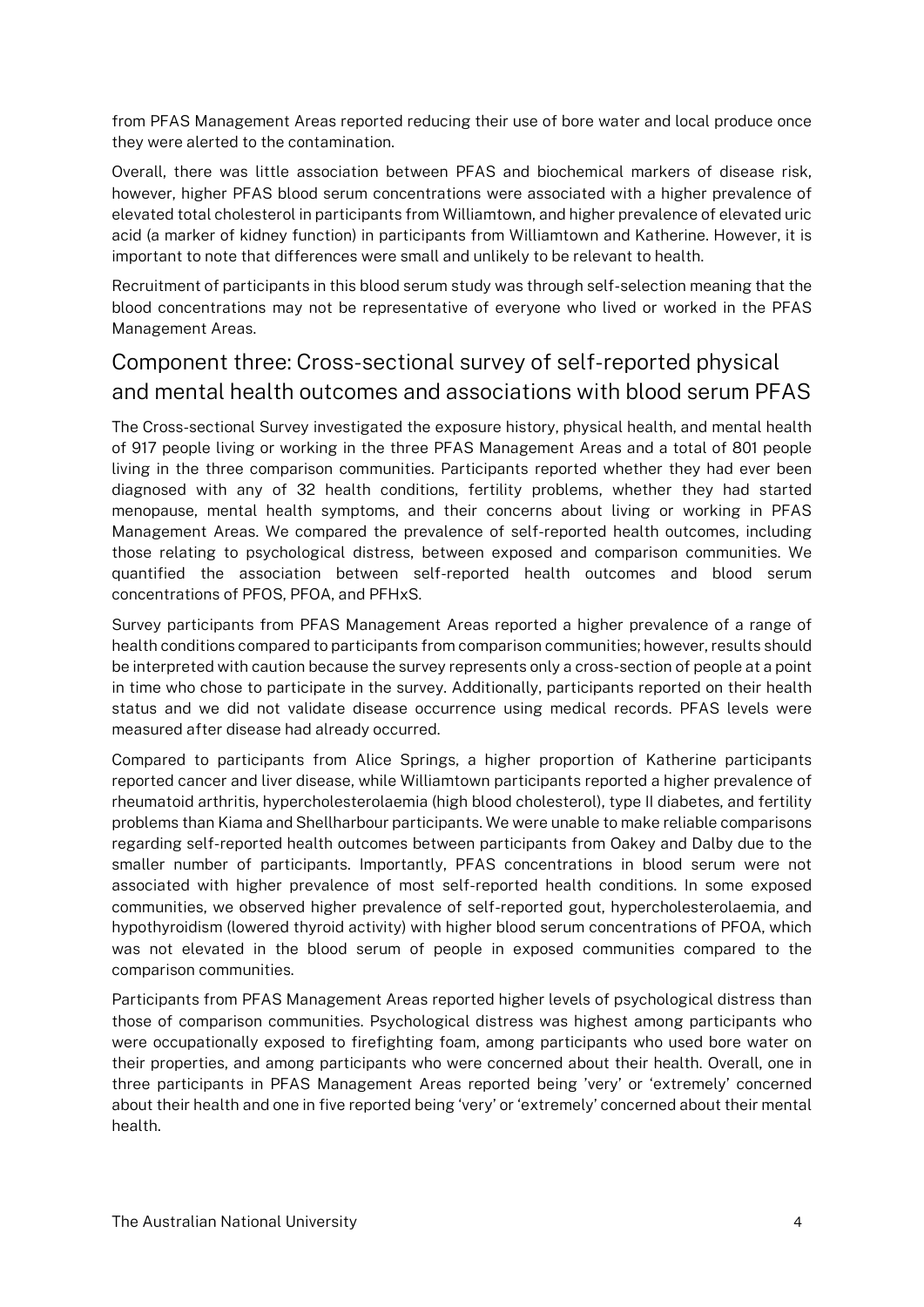#### Component four: Data linkage study of health outcomes associated with living in PFAS exposure areas

The Data Linkage Study used retrospective routinely-collected data to investigate health outcomes over several decades among people who had ever lived in a PFAS Management Area (exposed populations). We examined whether rates of adverse health outcomes were higher among the exposed populations than among people who had lived in comparison areas in Australia that were not known to have environmental PFAS contamination. The comparison areas were similar in terms of socio-demographic characteristics to the PFAS Management Areas. They were not the same comparison communities used in the Blood Serum Study and Cross-sectional Survey.

We conducted three separate studies investigating a total of 48 health outcomes: Study 1 investigated maternal and infant (perinatal) health outcomes; Study 2 examined childhood development; and Study 3 investigated cancer and death from specific causes. We investigated three control outcomes nominated *a priori* that were not known or thought to be associated with PFAS exposure. Control outcomes provided one way of assessing the robustness of the findings we expected that rates of control outcomes would be similar across the exposed and comparison populations.

We selected participants based on their place of residence as recorded in the State/Territory Perinatal Data Collections of NT, Qld or NSW at the time of giving birth (Study 1), or the national Medicare Enrolment File (Study 2 and Study 3). The exposed populations included everyone who had a recorded address in any of the three PFAS Management Areas. In Study 1, we included data on 29,099 pregnancies in exposed and comparison areas for the years ranging from 1986–2018. For Study 2, we included developmental outcome data on 14,925 children for the years 2009–2018. In Study 3, we included cancer and death data on 599,393 people for the years 1980–2019, representing approximately 8.5 million person-years of data. We estimated the relative rates of each outcome (relative risks for perinatal and childhood developmental outcomes, and standardised incidence ratios for cancer and cause-specific mortality outcomes), accounting for potential confounders (other factors, such as age, that could account for differences in the rates of observed outcomes) wherever possible.

For most health outcomes examined, we did not conclude that rates were higher in the PFAS Management Areas relative to the comparison areas. For several adverse health outcomes, we estimated small to modest elevations in rates of individual outcomes in one of the exposure areas: in Katherine, prostate cancer; in Oakey, stillbirth, developmental vulnerability in two domains of the Australian Early Development Census (physical health and wellbeing, and communication skills and general knowledge), and laryngeal cancer; and in Williamtown, postpartum haemorrhage (excessive bleeding during childbirth), pregnancy-induced hypertension (high blood pressure), kidney cancer, and lung cancer. Death rates from coronary heart disease were elevated in both Oakey and Williamtown compared to their respective comparison areas. We also observed elevated rates of the selected control outcomes compared to comparison areas: in Oakey, death from intentional self-harm and death from other external causes; and in Williamtown, death from intentional self-harm.

These findings should be interpreted carefully considering the studies' strengths and weaknesses. We did not use direct measurements of PFAS exposure in blood but relied on residential history. Results could be biased by differences between the exposed and comparison populations that we could not account for; in particular, we did not have complete information for certain risk factors, such as smoking, and we were unable to fully control for socioeconomic factors. Additionally, some findings may be purely due to chance, as we studied many outcomes. There were only two health outcomes where rates were elevated in more than one PFAS Management Area: coronary heart disease mortality and the control outcome of death from intentional self-harm. There is, therefore,